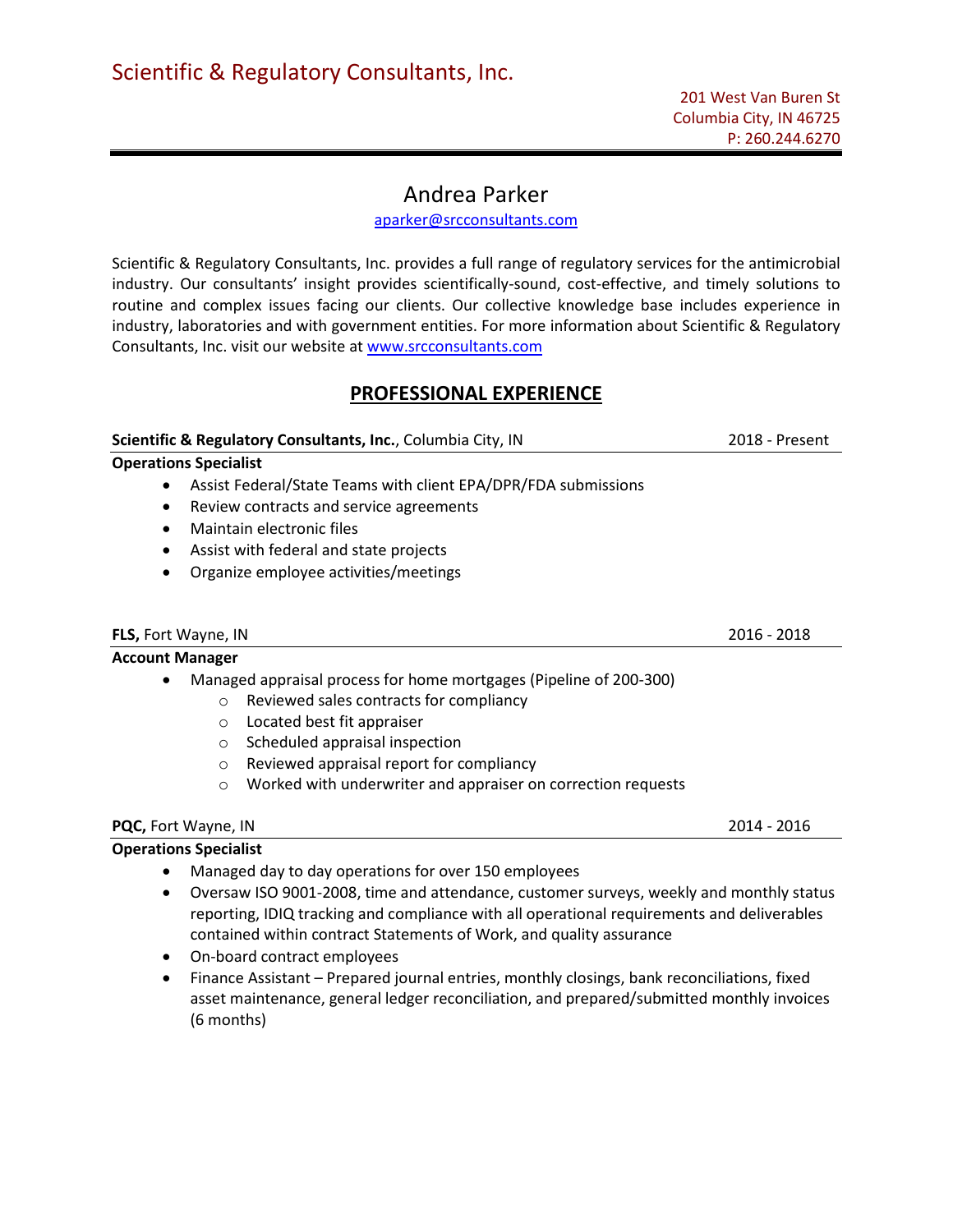#### **Lincoln Financial,** Fort Wayne, IN 2013-2014

#### **Customer Service Rep**

- Assisted customers with retirement account needs
- Managed loan and distribution requests from retirement accounts
- Processed financial exchanges

#### **Republic Finance,** Montgomery, AL 2012-2013

#### **Operations Specialist**

- Analyzed applicants' financial status and credit/property evaluation to determine loan feasibility
- Executed loan origination process, including pulling applicant's credit report, appraisals and title reports
- Closed personal loans; signing all documents and checks
- Daily branch balancing and bank deposits
- Sale and collection calls
- Paid all branch bills

## **CORPORATE PROFESSIONAL AFFILIATIONS**

British Chemicals Association (BCA) (Formerly BACS) Center for Biocide Chemistries (CBC) Household & Commercial Products Association (HCPA) International Sanitary Supply Association (ISSA) Personal Care Products Council (PCPC)

## **PROFESSIONAL DEVELOPMENT**

#### **American College of Toxicology**

The Introduction and Application of GLP Regulations; 05/19

#### **Global Leadership Network**

Global Leadership Summit; 08/20

#### **Lewis Way Leadership Development**

 Communication and Public Speaking; 09/21 Diversity Training; 07/20

#### **Pryor Learning Solutions**

Microsoft Excel Beyond the Basics; 09/21

#### **Society of Quality Assurance (SQA)**

Intro to 21 CFR Part 11: Electronic Records; Electronic Signatures; 04/22